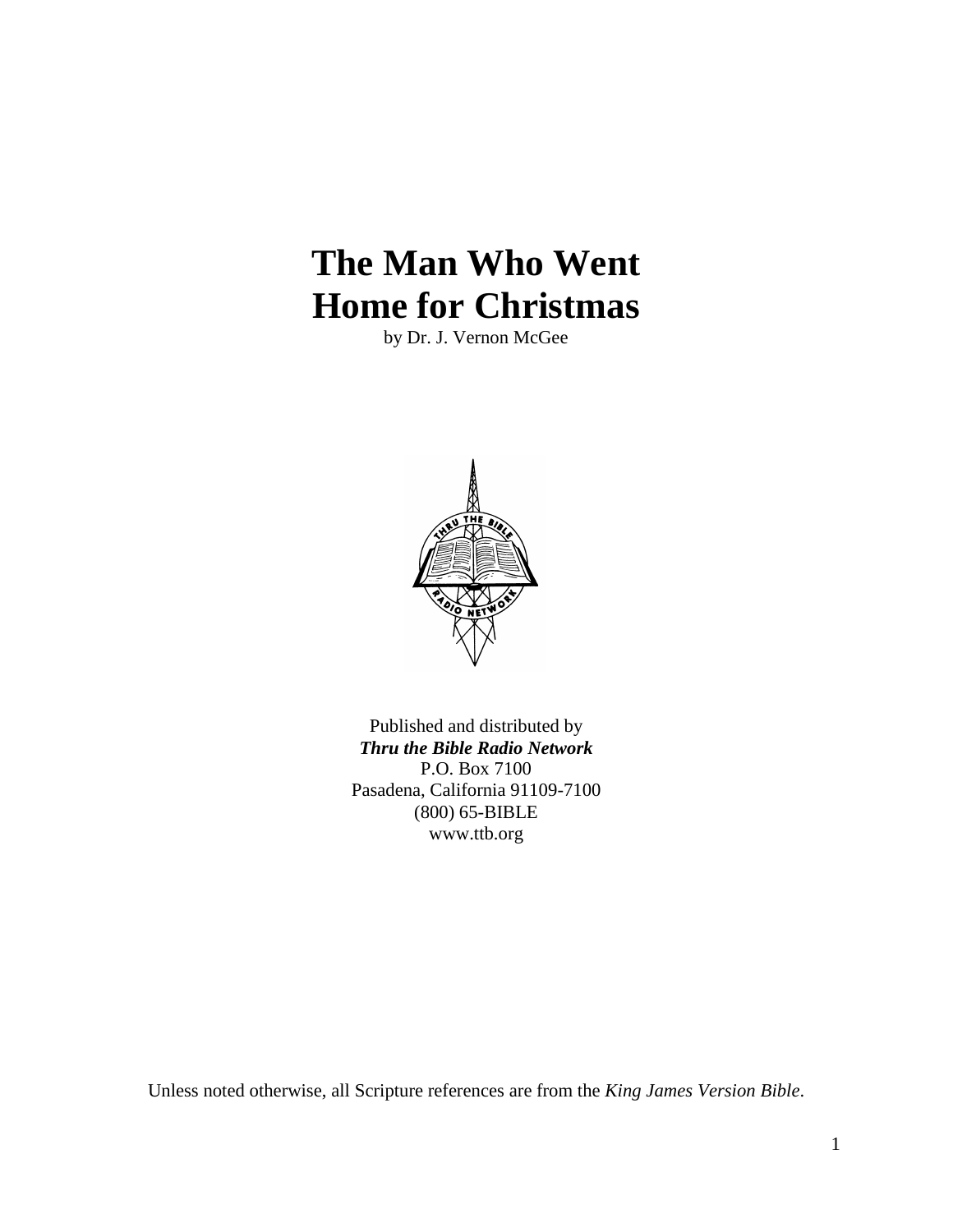One of the most pleasant memories is that of going home for Christmas. Remember when you went home where your parents lived or your grandparents? All the family were gathered together for the Christmas celebration and the festive occasion. Aunts and uncles were there by the bunch; cousins were there by the droves. On Christmas morning you all got up and gathered around the tree and opened your presents. In the early afternoon you sat down to a long table, groaning with the bounty that a gracious Providence had provided. After dinner you no longer sought the companionship of others, but you retired to some dark corner, out of ear-shot of your talkative aunt, and there you took a nap.

Today that is all a memory, a haunting memory. It can never be repeated in this life. Those dear ones have gone on through the doorway of death. Many of them today are in the presence of the Lord waiting for you. Perhaps there the family circle will be renewed, and if it is, Christ will be present and you will be celebrating – not His coming down here to earth to a stable, but you're going up there to heaven to be with Him.

A great English preacher many years ago was having services in Canada. Late one afternoon he was standing on the deck of a ship on the St. Lawrence River. As the sun went down, he turned to his wife and said, "I'm homesick." Thinking that he meant England (I'm told that if you're born in England you'll always be homesick for that place), she said to him, "We'll be home now in a few weeks. We'll be back in England." Then he said, "I'm not homesick for England, I'm homesick for heaven." And that night he slipped away in his sleep. He went home.

However, he went home through the doorway of death. The Bible gives an account of one who went home without dying.

# *And Enoch lived sixty and five years, and begat Methuselah: and Enoch walked with God after he begat Methuselah three hundred years, and begat sons and daughters: and all the days of Enoch were three hundred sixty and five years: and Enoch walked with God: and he was not; for God took him.* (Genesis 5:21-24)

The fifth chapter of Genesis, from which this passage is taken, is one of the most disappointing, discouraging, doleful, dark and dull chapters of the Bible. However it opens on a bright and high note:

# *This is the book of the generations of Adam. In the day that God created man, in the likeness of God made he him; male and female created he them; and blessed them, and called their name Adam, in the day when they were created.* (vv. 1, 2)

What a glorious beginning! But something happened. A great catastrophe took place, which is recorded back in the third chapter of Genesis. Adam, through doubt that led to disobedience, plunged his entire progeny into sin so that from that moment on, all mankind has a fallen nature. We read that Adam lived 130 years and begat a son in his own likeness – and that likeness is a fallen likeness. Adam is no longer a son of God, alienated now from God, he is a man that ran from God. God had to come and get him; God had to clothe him in order that he might stand in His presence. From that moment on, such is the story of the human family

This is clearly evident today, for in this day in which you and I are living we are seeing the rise of what is known as the "new morality." It is actually an old morality, as old as the Garden of Eden. It is a doubting of God, a rejection of all revelation and an attempt to get rid of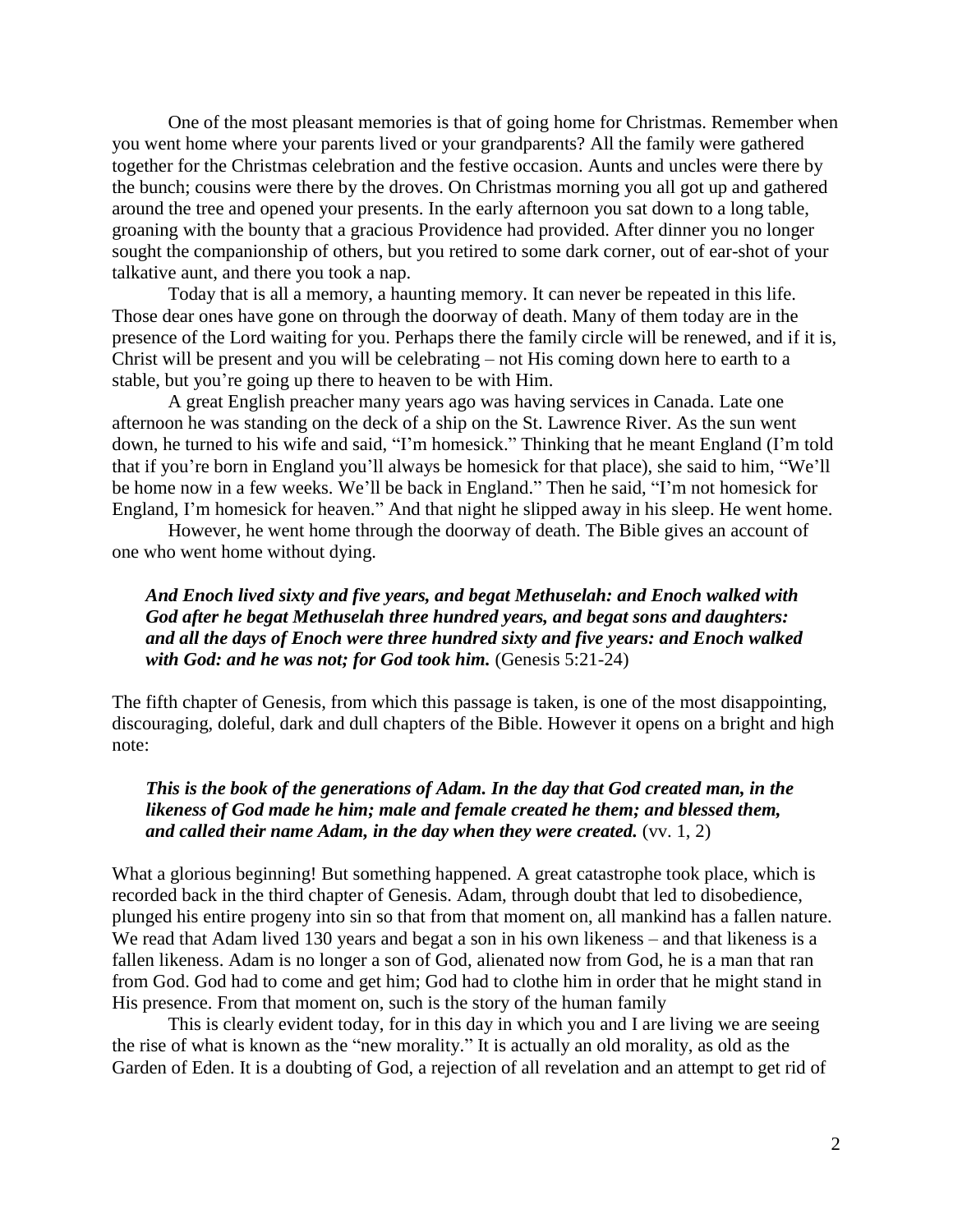all Bible ethics. Man, they are saying, is now out on his own, doing something that is entirely different. They call this the "new" morality, although it is as old as the human family. Only this morning a letter came to me with the question, "I have been hearing the expression 'freethinker.' What is a freethinker?" Well, it goes back to the beginning of this country when a group of people said they no longer were controlled by revelation, no longer governed by the Word of God, but that they did their own thinking. They were agnostics and atheists. There is still a lot of "free thinking" and now it is called a new morality.

Also there was an outburst of the so-called theologians, or theological professors who espoused what is known as "the God is dead movement." This is not new either. Mr. Julian Huxley wrote a book many years ago entitled *Religion Without Revelation* in which he declares that God has nothing more to do. This is a quotation from his book:

Operationally God is beginning to resemble not a ruler, but the last fading smile of a cosmic Cheshire cat.

Also we are seeing the rise of lawlessness. And the free speech movement is, of course, the *filthy* speech movement. Man will be able to say what he wants to say.

All of this is evidence that the Word of God is accurate when it says that when man fell it was total depravity and, as the thin veneer of culture is disappearing, man's depraved nature is coming out again. Ten years ago I made the statement that the mob would take the streets in the United States, and blood would run in the streets. Now, honestly, I did not think I would live to see it, but I have. And, frankly, we haven't seen anything yet. There is a bit of a storm blowing through the world, and this storm is the result of what Adam did in the Garden of Eden. His offspring in this world today has a fallen nature, and this offspring is in rebellion against God. Such is the picture of the human family.

The very final evidence of this is, "in Adam all die." Follow the record of Adam and his sons:

# *And all the days that Adam lived were nine hundred and thirty years: and he died…. And all the days of Seth were nine hundred and twelve years: and he died…. And all the days of Enos were nine hundred and five years: and he died.* (Genesis 5:5, 8, 11)

This is the story of man – "and he died." It is like a walk through the cemetery. Frankly, friend, God is not dead, but man is! He is not dead to the world, he is not dead to himself, he is not dead to sin, but he is dead to God. This is the picture of man; "and he died" is his story. This chapter gives the lie to the lie of Satan (and he was a liar from the beginning) when he said to Eve,  $\mathrm{``Ye}$ shall not surely die." Not die? Men have been dying ever since that day.

There is one shaft of light in this morbid mausoleum

#### *And Enoch walked with God: and he was not; for God took him.* (v. 24)

Here is a man who did not die. The question arises, "Well, what in the world happened to Enoch?" We are told that he was not; for God took him. What does that mean? The writer to the Hebrews tells us,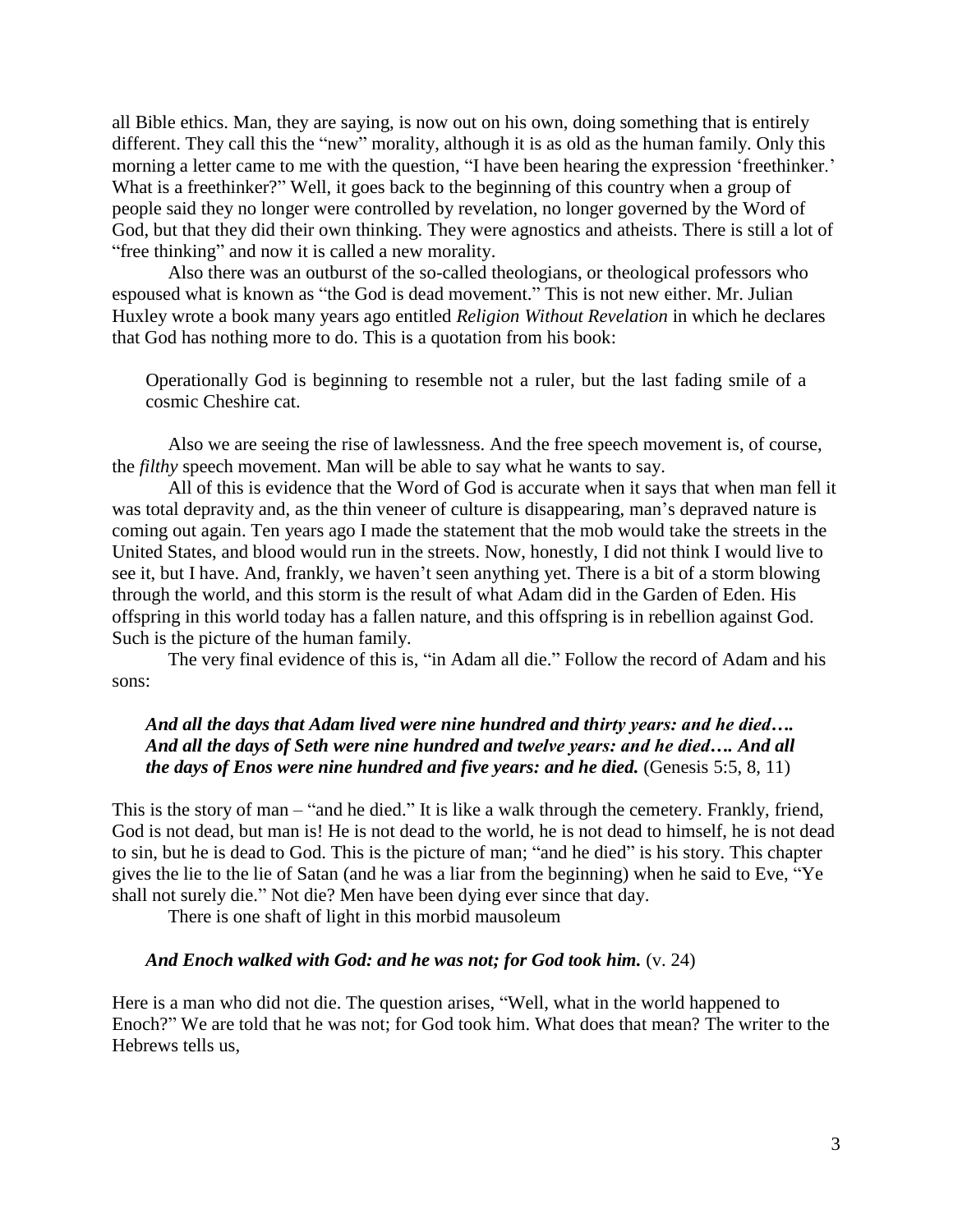## *By faith Enoch was translated that he should not see death; and was not found, because God had translated him….* (Hebrews 11:5)

That word "translate" is *metatithemi*. *Tithemi* means "to place" and *meta* means "over" – it means "to place over." And it actually means to place over death – he went over death, not through it. Dr. B. H. Carroll, who was one of the greatest theologians of the Southern Baptist Church, has said it better than anyone else:

God translated him. This is an old Latin word, an irregular verb, and simply means carried over or carried across. God carried him across. Across what? Across death. Death is the river that divides the world from the world to come, and here was a man that never did go through that river at all. When he got there, God carried him across. God transferred him, translated him, God picked him up, carried him over and put him on the other shore. And walking along here in time, and communing with God by faith, in an instant he was communing with God by sight in another world. Faith, oh, precious faith; faith had turned to sight and hope had turned to fruition in a single moment. The life of faith was thus crowned by entrance into the life of perfect fellowship above. "They shall walk with me in white" (Revelation 3:3, 4).

What a wonderful explanation that is! Enoch is one of two men who did not die; Elijah is the other one.

God has put down in the Genesis record certain great principles. Someone has said that all truth is germinal in Genesis. It is the seed plot of the Bible, and what you have is the bud opening up into the flower, as further explanation is given. Actually the Book of Genesis contains just about every great truth in the Word of God. In Enoch's experience is something quite wonderful for us. He is a representative of another group of people that is not to die. It is a body of folk who believe in Jesus Christ and trust Him as their Savior. Whether or not they are living today, I do not know. But one of these days, we are told, the Lord will take out of this world His own. He will take believers who have gone to their graves for the past 1900 years (this is the larger company), and also there will be a living group, alive at that moment, who will not go through the river of death. They will go over the river of death just as Enoch did. Listen to the Word of God in 1 Corinthians 15:51, 52:

*Behold, I shew you a mystery; we shall not all sleep* [that is, we shall not all die]*, but we shall all be changed, in a moment, in the twinkling of an eye, at the last trump: for the trumpet shall sound, and the dead shall be raised incorruptible, and we* [those who are alive at that time] *shall be changed* [just as Enoch was]*.*

Further light is given in 1 Thessalonians 4:15-17:

*For this we say unto you by the word of the Lord, that we which are alive and remain unto the coming of the Lord shall not prevent them which are asleep. For the Lord himself shall descend from heaven with a shout, with the voice of the archangel, and with the trump of God: and the dead in Christ shall rise first: then we which are alive and remain shall be caught up together with them in the clouds, to meet the Lord in the air: and so shall we ever be with the Lord.*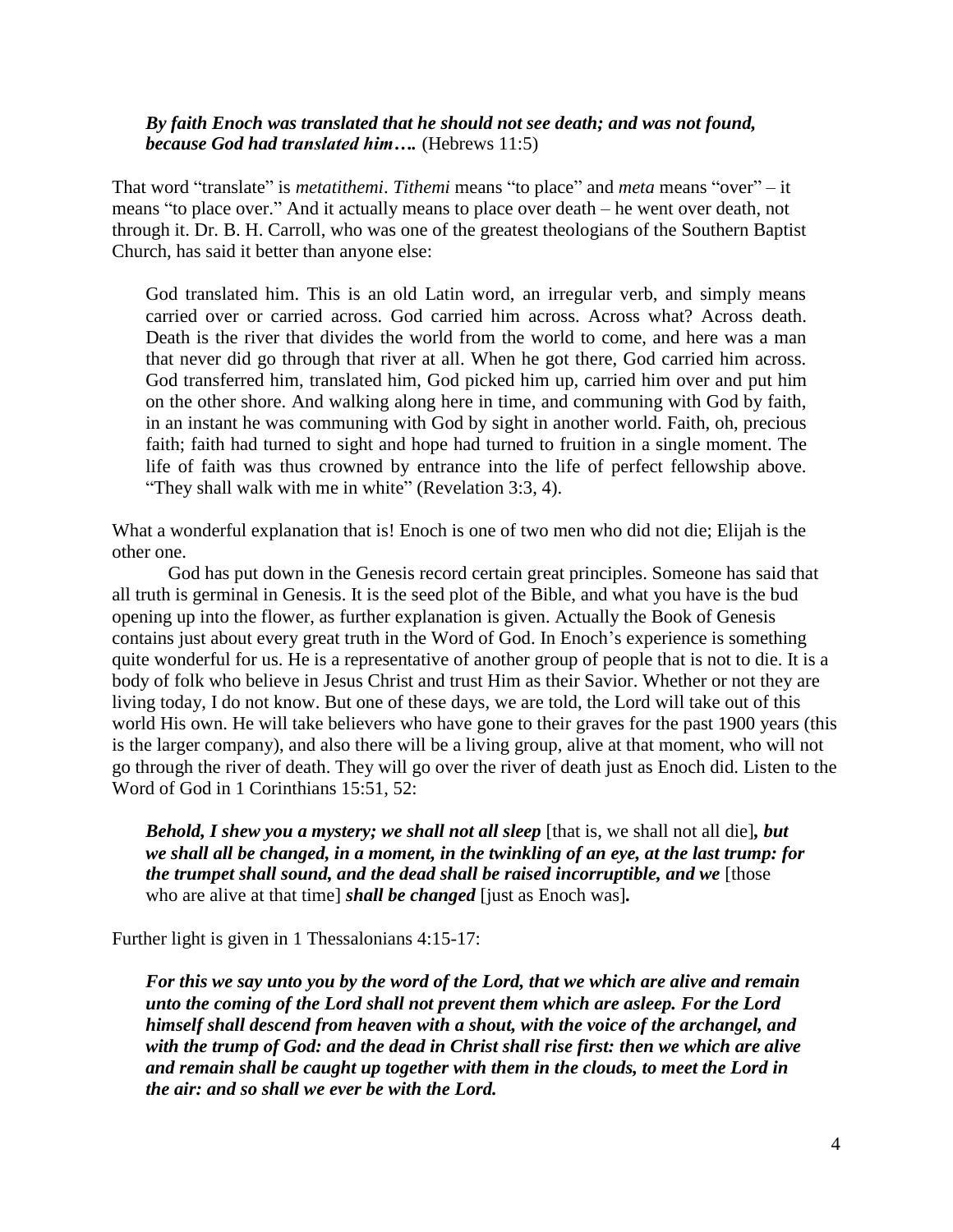This is the great New Testament truth that we call "the Rapture of the Church." To me it is no longer academic. It has become in the past few months a very precious truth to me personally. It would be a wonderful thing to pass over death as Enoch did. I sure would like for Him to come.

I want you to notice something else. Enoch was taken out of the world *before* the judgment of the flood. You can be sure of one thing, when God puts down a pattern, He always trims along that line, He never departs from it. My friend, true believers will be taken out of the world *before* the judgment of the Great Tribulation Period.

All of this is spectacular. It is sensational. Listen to me carefully now, because what I am going to say may sound strange: There is another facet of truth, which is not spectacular, but it is more important for us in this hour than the Rapture! You ask, "What could it be?" Enoch *walked with God!*

## *And Enoch walked with God after he begat Methuselah three hundred years….* (Genesis 5:22)

He walked with God *after* he begat Methuselah. And we read that Enoch lived sixty-five years, and begat Methuselah, and after that he walked with God. I do not know what the first sixty-five years of his life was. I assume that he was like the rest of the crowd – this was a very careless period, moving now into the orbit of the days of Noah. But when that little boy, Methuselah, was born, Enoch's walk was changed. That baby turned him to God. My friend, sometimes God puts a baby in a family just for that purpose. And if a baby will not bring you to God, nothing else will.

I had a friend in Nashville, for whom I conducted the funeral of his little boy. We had worked together in a bank before I was saved. I knew his life and he knew mine. I had gone to talk with him, and he had brushed me off saying, "That may be good for you, but it is not for me." Then his little boy died. He asked me, "Why would God take my little boy?" I said, "You know, sometimes God puts a little one in a home, then takes it to try to draw the parents to God." And I added, "If this won't do it, nothing else will. I think God has exhausted His ammunition when He gives you a child and then has to take it to try to wake you up." God does this sometimes – it is an extreme measure, but that little one that comes into your home should bring you to God.

Enoch looked down in the little crib. There was Methuselah. And he said, "I have to bring up that little fellow right. My life is not what it should be. I know that I am in a line of men who have known God. And I am going to worship God also." And so from that moment on, the record says, he walked with God. Only of two men in the Bible is it said that they walked with God. The other one is Noah (Genesis 6:9). I assume there are others in the Scriptures of whom this might have been said, but only of Noah and Enoch did God say that they walked with Him.

What is involved in this phrase "walking with God?" What is the reference? What are the implications? What does it actually mean to walk with God? This is important, and the answer is fourfold.

First of all, walking with God implies *agreement*. There must be agreement with God. Amos, in his prophecy (Amos 3:3), asks a question that is an axiom of Scripture, an axiom like any in geometry: "Can two walk together except they be agreed ?" Can they? They cannot. They have to walk in harmony; they have to walk in agreement.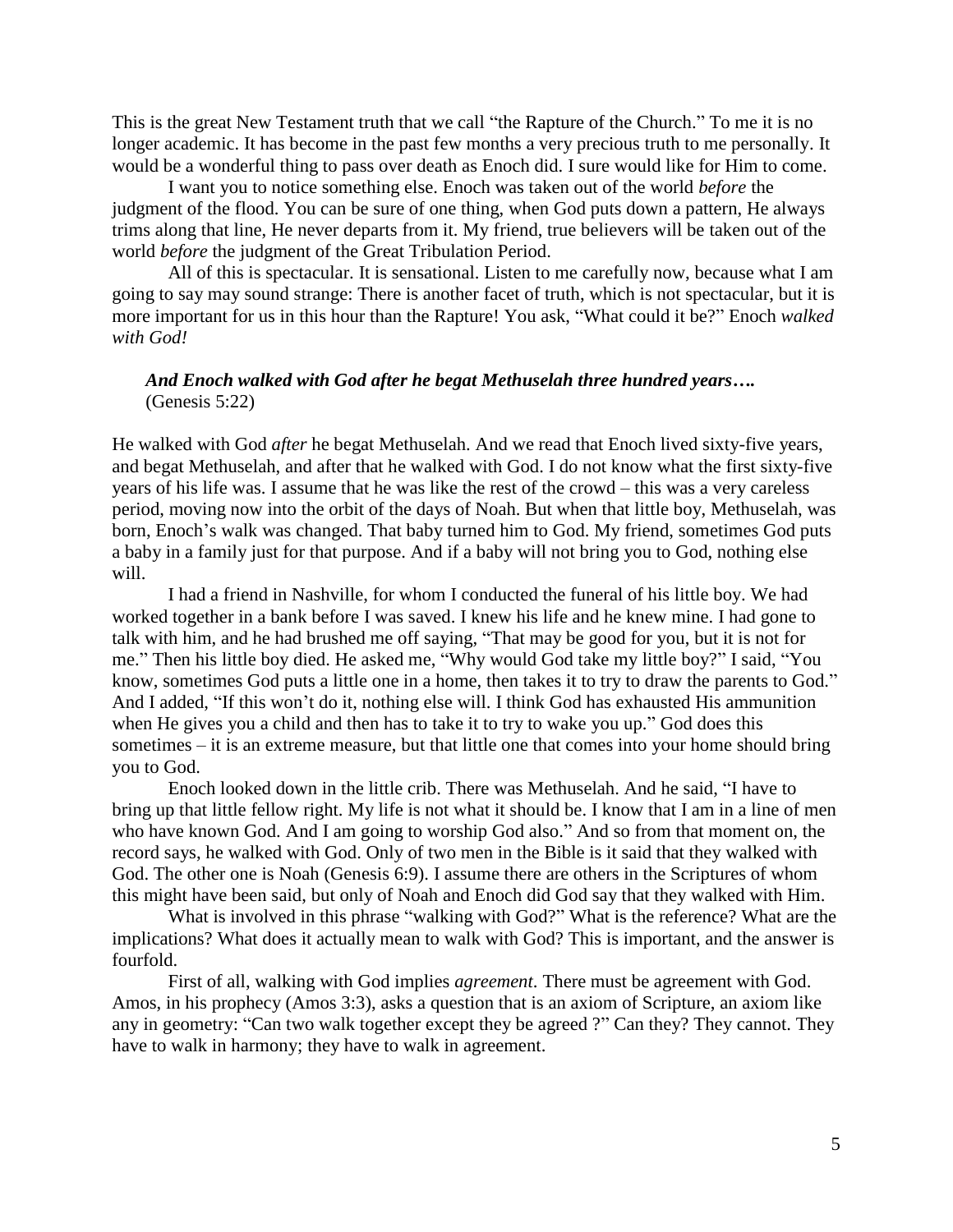Now Enoch lived in a day of hostility to God, a day that was hastening to the flood, a day in which men were in rebellion against God. Such is the picture of that day. It is a picture of our day, and it is a picture of the human family. David speaks of it in Psalm 14:2, 3:

## *The LORD looked down from heaven upon the children of men, to see if there are any that did understand, and seek God. They are all gone aside, they are all together become filthy: there is none that doeth good, no, not one.*

God said that – I didn't say it – and God means every word of it. There is not a man on topside of this earth who in his natural condition is seeking God. He is running from Him! Paul confirms this in Romans 3:11:

#### *There is none that understandeth, there is none that seeketh after God.*

This is the Word of God—take it or leave it. This condition is the sad fruit of sin. Enoch lived in a day when men were in rebellion against God, and yet this man was walking in agreement with God.

Don't get the notion that God had changed His mind and decided, "Well, it looks pretty bad down there, no one wants to walk with Me. I think I'll go down and walk with Enoch and agree with him." You can be sure of one thing – God had not changed, but Enoch had. God had not changed from the days of Abel. You remember that Abel had brought a little lamb to the altar, thus recognizing two things: his condition as a sinner and the holy character of God which made necessary a penalty and a payment for sin. Abel had brought a lamb; he had offered that little lamb by *faith*. That is the way that Enoch came – by faith Enoch walked with God. That walk originated, had its beginning, at an altar where he agreed with God that he was a sinner, and a blood sacrifice was needed. Christ Jesus came as the Lamb of God to take away the sin of the world. God will not begin with any man at any other place than at the cross of Christ. God said to His own nation when it was far from Him, "O house of Jacob, come ye, and let us walk in the light of the LORD" (Isaiah 2:5). God is not going to walk with you in sin. He will not walk with you unless you begin where He begins. There must be newness of life. Enoch had to come to that place that speaks of the Lord Jesus who later said, "I am the way, the truth, and the life: no man cometh unto the Father, but by me" (John 14:6). There must be agreement, first of all, if you walk with God.

#### **Nourishment**

The word "walk" in the Hebrew is an interesting word. One of the facets of meaning is to walk up and down. In fact, when it is brought over to the New Testament it is *peripateo*; peripatetic is the English form. It comes from Aristotle's school of philosophy which was known as the peripatetic school, not because of his peculiar teaching, but because of the way in which he taught. Aristotle is said to have walked up and down while teaching, thus his school got the name of Peripatetic. Walking with God means to walk up and down, and actually it means to live with God.

*By faith Enoch was translated that he should not see death; and was not found, because God had translated him: for before his translation he had this testimony, that*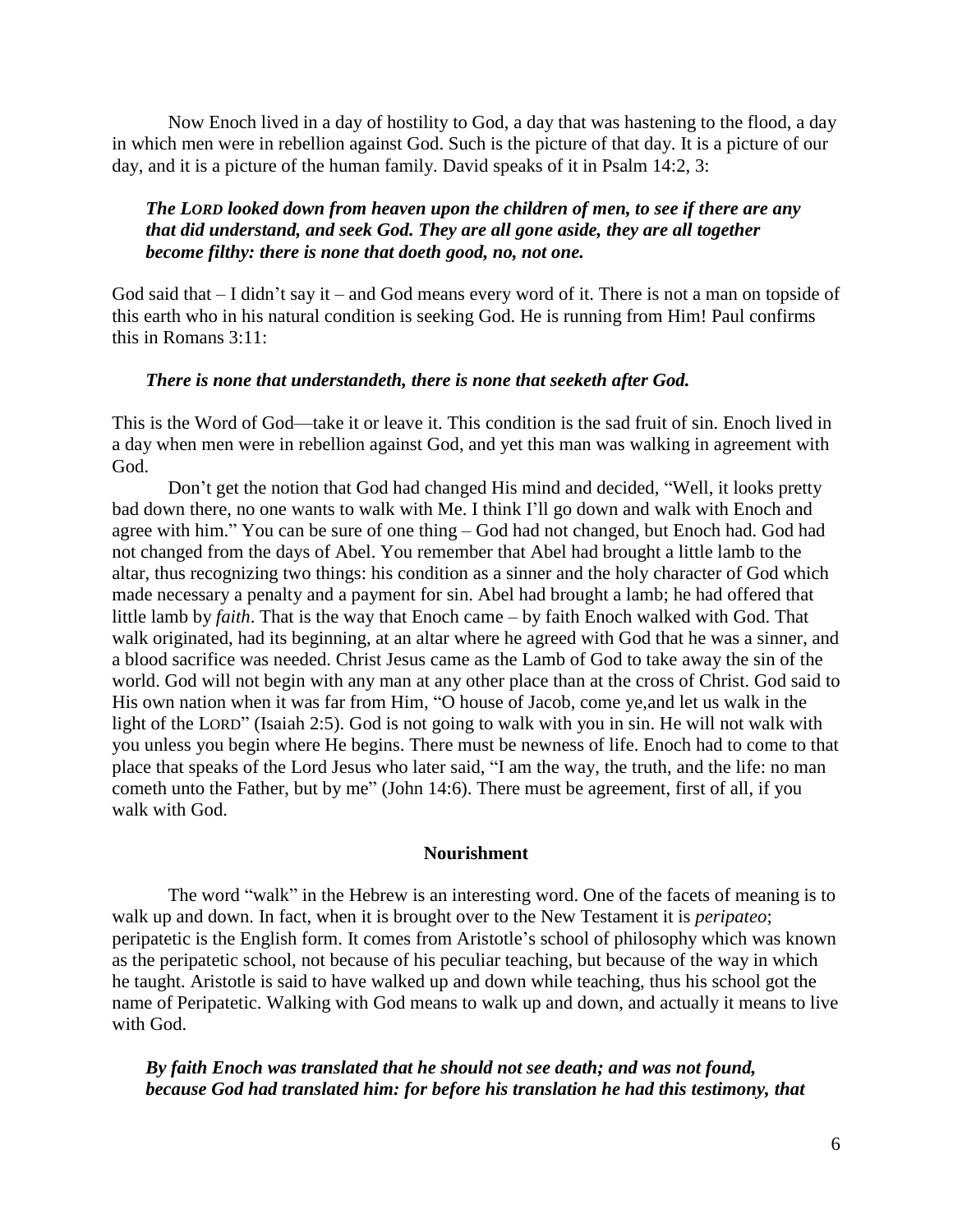# *he pleased God. But without faith it is impossible to please him: for he that cometh to God must believe that he is, and that he is a rewarder of them that diligently seek him.* (Hebrews 11:5, 6)

We are told that this man walked with God by faith. And faith, we are also told, comes by hearing and hearing by the Word of God. Enoch walked by faith and he walked by the Word of God. That altar at which he confessed his sin was his entrance into life. From that moment he walked with God. He is walking now in the light of the Word of God. This truth is put to believers like this – it is put very plainly:

# *If we say that we have fellowship with him, and walk in darkness, we lie, and do not the truth: but if we walk in the light, as he is in the light, we have fellowship one with another, and the blood of Jesus Christ his Son cleanseth us from all sin.* (1 John 1:6, 7)

In other words, when you walk in the light of the Word of God, you see yourself as you really are. Then you find that the blood of Christ will cleanse you so that you can continue to walk with Him. The light is the Word of God:

# *The entrance of thy words giveth light; it giveth understanding unto the simple.* (Psalm 119:130)

There is a movement today that strives to be spiritual and superior without regard to the Word of God. I met with them one time and the leader said something like this, "We want to meet together here in fellowship, we will not read the Bible, we just want to meet about the person of Christ and think about Him. What is wrong with that? Here we have met, all from different groups, and we have our peculiar viewpoints, we do not want to have divisions, so let's put the Book aside, and we will just meet about the person of Christ." It sounds so plausible, my friend; but how do you meet about the person of Christ without His Word? The Lord Jesus said in His day,

# *Full well ye reject the commandment of God, that ye may keep your own tradition.* (Mark 7:9)

And a very fine British writer has said recently,

Division and disunity among Christians is not the ultimate sin, rather the ultimate sin is the obscuring of God's truth by the accumulation of manmade tradition and its distortion by human opinion.

He is correct. It is not the Word of God that causes the trouble, it is the human element, which is always there when humans meet together. How can you meet about His person and not meet about His Word? "He that heareth my word, and believeth on him that sent me..." (John 5:24). "If ye love me, keep my commandments" (John 14:15). It is impossible to walk with God apart from His Word.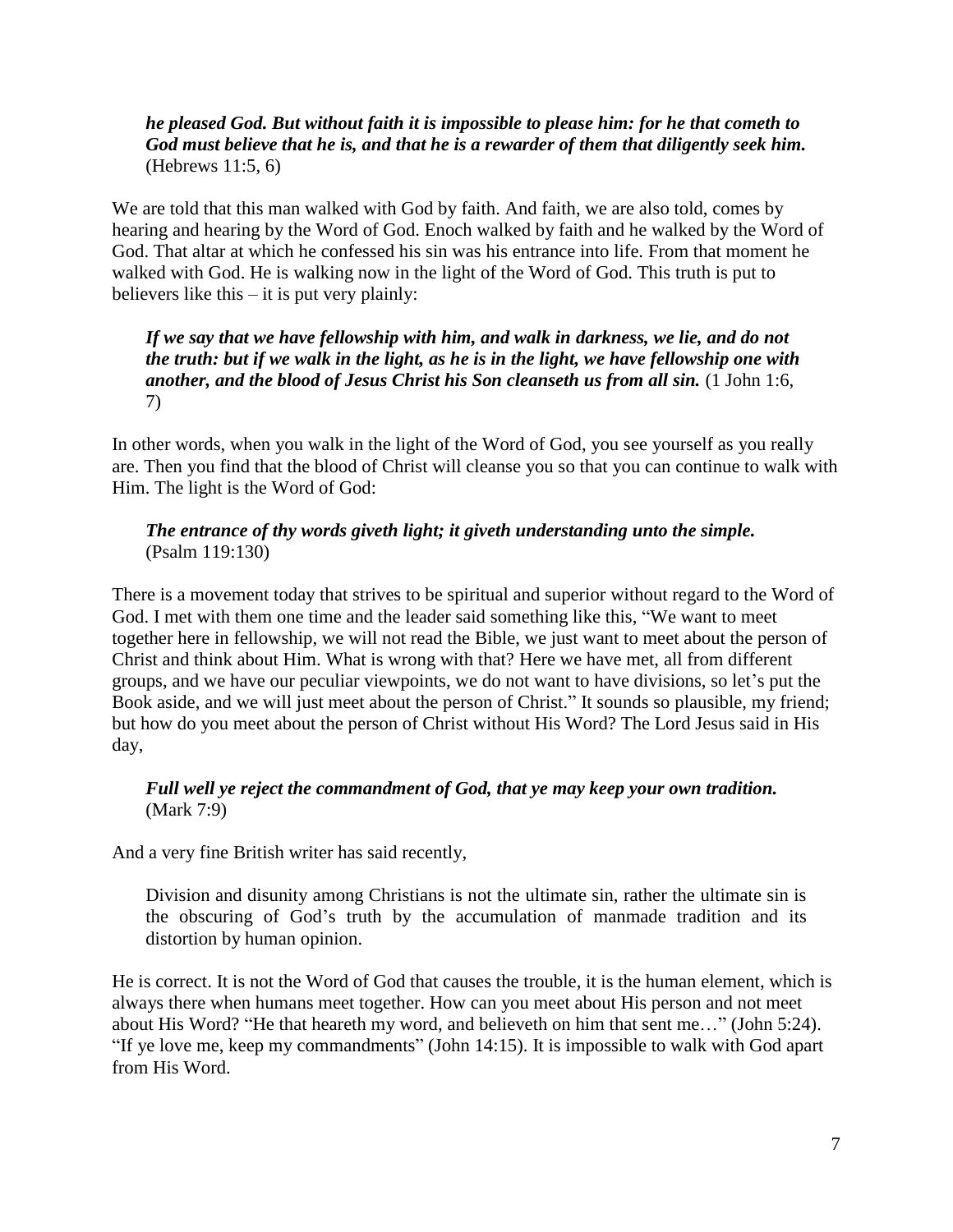It reminds me of a little game we played some years ago. After we had lost our first child, a family in the neighborhood was deserted by the father, leaving three of the most precious children I have ever seen. We took one of them, the middle child, about three or four years old. One night after I had built a fire in the fireplace and was sitting there with the little one, the front door came open for no reason at all. I could see that she was frightened a little, so in order not to frighten her more, I got up, went to the door, and said, "Oh, it's you, Mr. Fu-Fu. Come right on in." She sat up bug-eyed as she looked around. I had him sit down and I talked with him. Then Mr. Fu-Fu said he had to go. He left and I closed the door. Do you know what she did the next night? She said to me, "Mr. Fu-Fu is at the door!" She was ready to play it, and she and I played it to the hilt. I went to the door, opened it and said, "Come in, Mr. Fu-Fu. He came in and sat down and *she* talked to him. It was a good game. We played it as long as we had that little girl. But, my friend, Mr. Fu-Fu never existed.

There are many Christians who are playing Mr. Fu-Fu with Jesus. He is not a reality to them. God was a *reality* to Enoch. He pondered the Word of God, he listened to what God had to say – and it meant something to him. He had fellowship with the living and true God. He was His companion, he lived with God, and it brought joy and peace to him. David also experienced this:

#### *Yea, though I walk through the valley of the shadow of death, I will fear no evil: for thou art with me…* (Psalm 23:4)

Is He with you? Enoch knew God personally. There was a growth in grace.

In John's Gospel, chapter eleven, Mary and Martha illustrate this. Both of them knew Jesus in a way, yet Martha did not actually know Him – did not know who He was. The record tells us that the brother of these two women became seriously ill and Jesus was notified of it. He delayed coming to them until after the brother was dead.

## *Then Martha, as soon as she heard that Jesus was coming, went and met him: but Mary sat still in the house. Then said Martha unto Jesus, Lord, if thou hadst been here, my brother had not died.* (John 11:20, 21)

This is not a rebuke, but sorrow for her brother, and the emphasis is upon him, not upon the Lord.

## *But I know, that even now, whatsoever thou wilt ask of God, God will give it thee.* (v. 22)

Hadn't she found out yet that He *is* God? No, she had not. But Mary had. Mary sat in the house and waited until she was called for, then she went out to Jesus. Our translation gives the impression that she said the same thing Martha had said, "Lord, if thou hadst been here, my brother had not died." But it is more than that, it is rather, "Lord, if thou hadst been here, hadst not died my brother." Her emphasis is different. The inference is, "Lord, with you present, nothing could have happened." The emphasis is upon Him. She knew Him as the Lord; Martha did not know. The reason they had to go through this experience was so that Martha might learn also. Mary had been sitting at Jesus' feet. She knew Him. Do you *know* Jesus today? "Oh," you say, "I trust Him as my Savior." I am convinced that you can do that and still not know Him. Do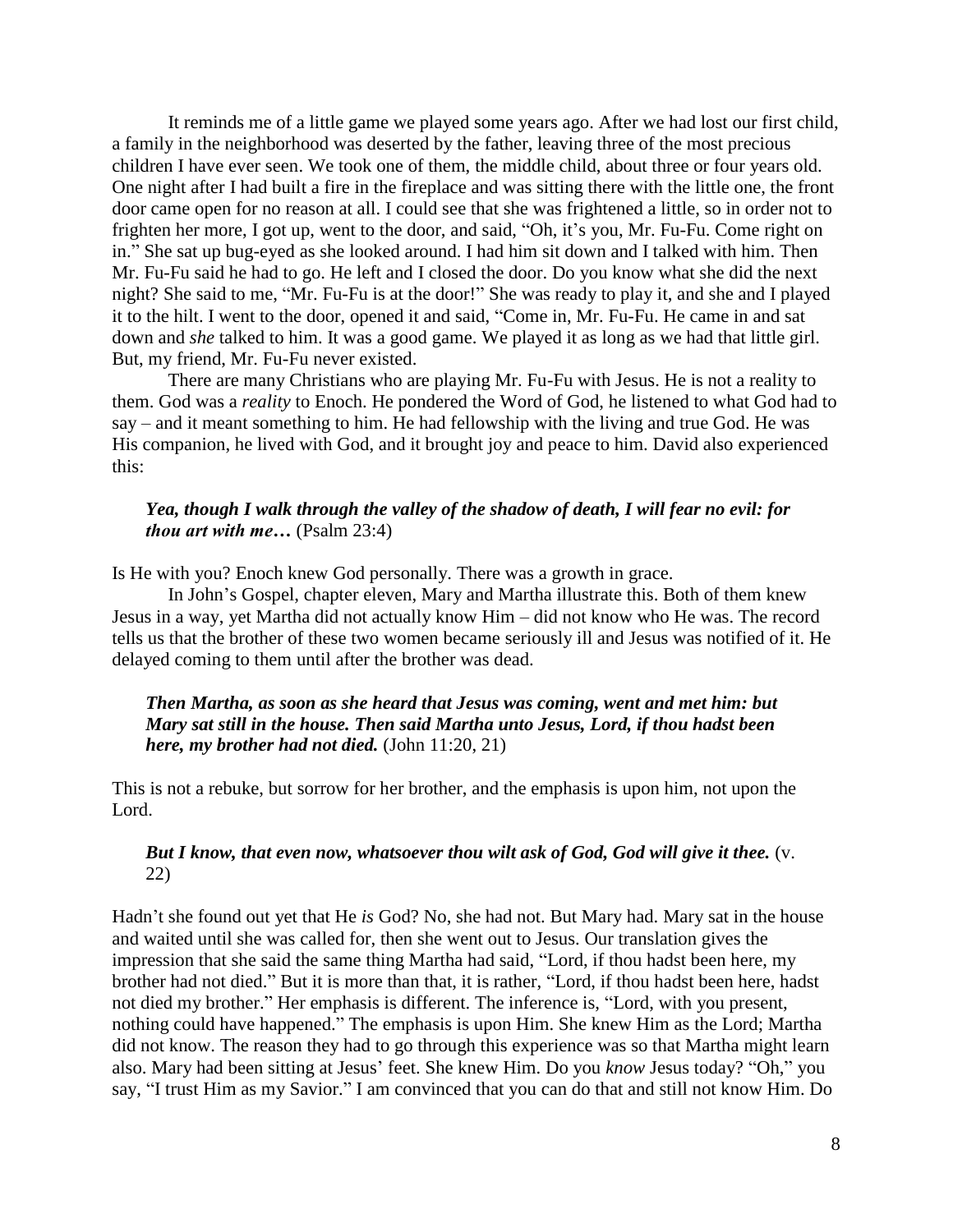you know what fellowship is? Do you know what it is to sit at His feet and be taught by Him? Do you know what it is to have a devotion and a love for Him? Is He real to you, or are you playing Mr. Fu-Fu? In the next few months, and certainly in the next few years, your faith will be tested, I guarantee you that. Right now there are frightening movements appearing that will be faith-shattering if Jesus Christ is not real to you.

#### **Development**

What does it mean to walk with God? It means development. This word walk has another meaning. It means not only to walk up and down, but it means to go on, to proceed forward, it means steady progress. Again the best I can do is quote from a very quaint commentator of the past, a Scotsman:

Enoch did not take a turn or two with God and then leave His company, but he walked with God for hundreds of years. What a splendid walk, a walk of three hundred years! It was not a run, it was not a leap, a spurt, but a steady walk, walking with God.

That is what is meant. The writer to the Hebrews says, "He that cometh to God must believe that he is [that He is real], and that he is a rewarder of them that diligently seek him" (Hebrews 11:6). Another translation brings out, I think, that which the writer has in mind. "That he ever rewards them that are *seeking him*." That means a constant attitude, a passion for God. Are you seeking Him? Moses said, "Show me thy glory" (see Exodus 33:18). Do you want to see His glory? Philip said, "Show us the Father, and it will satisfy us" (see John 14:8). Do you really want to see Him? You won't unless you have a passion to want to see Him. That is what Paul meant when he wrote, for instance, to the Galatians,

*This I say then, Walk in the Spirit* [by means of the Spirit]*, and ye shall not fulfil the lust* [desire] *of the flesh.* (Galatians 5:16)

He will not let that thought go, but adds in verse twenty-five, "If we live in the Spirit, let us also walk in the Spirit." Also these verses to the Ephesians are very practical:

*I therefore, the prisoner of the Lord, beseech you that ye walk worthy of the vocation wherewith ye are called.* (Ephesians 4:1)

*This I say therefore, and testify in the Lord, that ye henceforth walk not as other Gentiles walk, in the vanity of their mind.* (Ephesians 4:17)

You cannot walk in sin if you are to walk with Him. You have to make up your mind with whom you want to walk. You are not to grieve the Spirit if you are to walk with Him. And today, if you are a child of God, you are living with either a grieved or ungrieved Spirit.

*And walk in love, as Christ also hath loved us, and hath given himself for us an offering and a sacrifice to God for a sweetsmelling savour.* (Ephesians 5:2)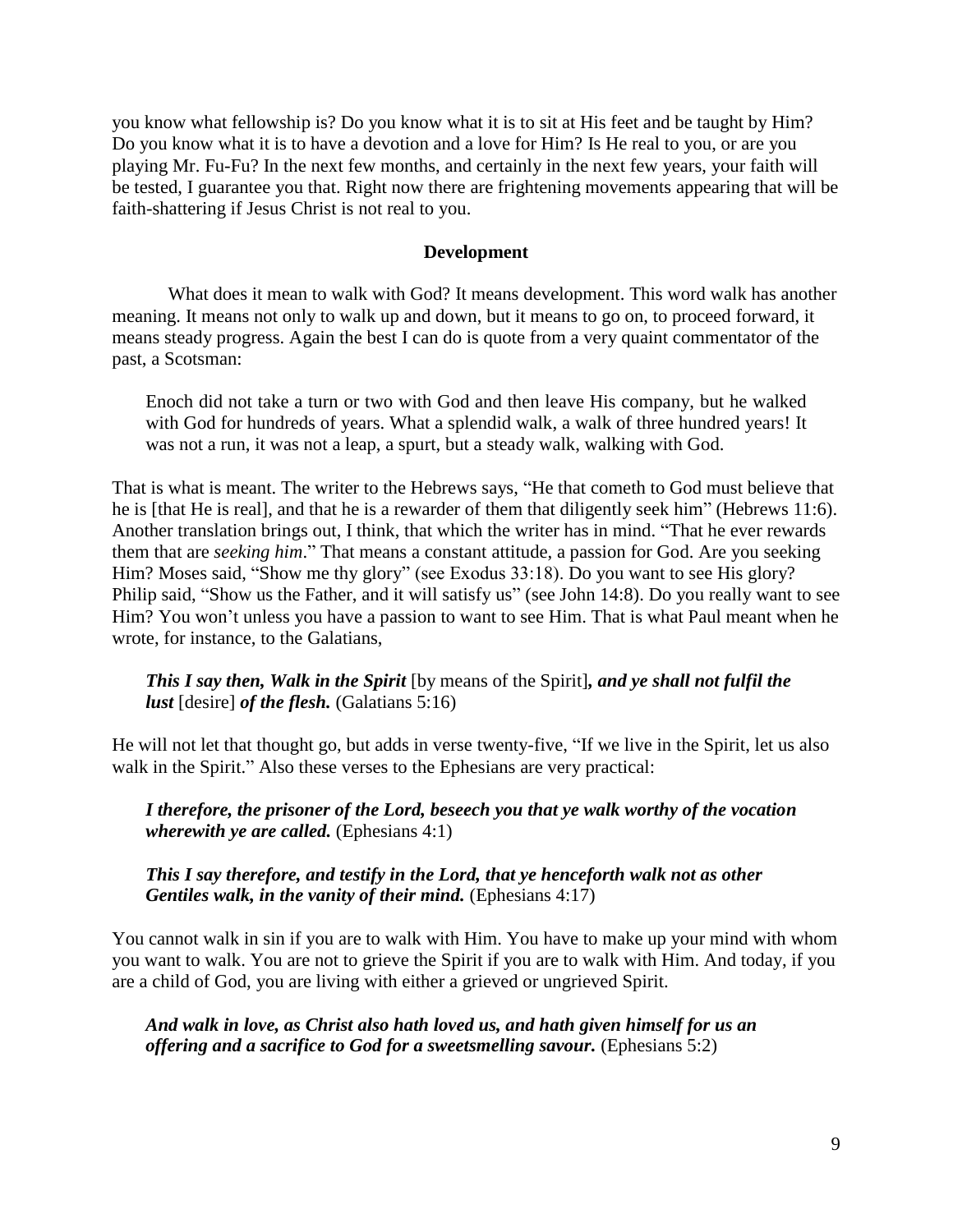*For ye were sometimes darkness, but now are ye light in the Lord: walk as children of light.* (Ephesians 5:8)

*See then that ye walk circumspectly, not as fools, but as wise, redeeming the time, because the days are evil.* (Ephesians 5:15, 16)

*And be not drunk with wine, wherein is excess; but be filled with the Spirit.* (Ephesians 5:18)

To be filled with the Holy Spirit means to walk with God, walk with the Lord Jesus Christ. And to walk with Him means development, it means you will grow in grace and in the knowledge of Him. And there will come a day in your experience when you will not need arguments to prove to you that the Bible is true, you will *know* it is true. I get rather impatient with some of the saints, who have been saints for twenty-five years, and still say, "Oh, do you hear what Mr. Soand-so says? Is the Bible true?" My friend, didn't you settle that years ago? You can be sure of one thing: Mr. So-and-so or Dr. So-and-so has not found out anything new. The disturbance is up here in your mind because you have not been walking with God.

There are a lot of folk who let a little rain keep them away from church. Many have legitimate reasons, but to others Christ is not real. My friend, if there was a football game in which your Alma Mater was playing, you would be there. Wouldn't you? Rain or shine, because football is real to you. I have sat in the rain many a time watching a football game. And I have hunted in the rain, because I love to hunt. I have played golf in the rain because I'm a nut. And, my friend, do you think I am going to let a little rain keep me from worshiping my Savior? I will, if He is not real to me. And so will you.

#### **Testament**

To walk with God means agreement, it means nourishment, it means development, and it also means testament.

Paul said to the Corinthians:

*Ye are our epistle written in our hearts, known and read of all men: forasmuch as ye are manifestly declared to be the epistle of Christ ministered by us, written not with ink, but with the Spirit of the living God; not in tables of stone, but in fleshy tables of the heart.* (2 Corinthians 3:2, 3)

Enoch was a witness, he was a testament, he was a Bible for the unbelieving world of that day, he was a testimony.

*By faith Enoch was translated that he should not see death; and was not found, because God had translated him: for before his translation he had this testimony* [he had a testimony]*, that he pleased God. But without faith it is impossible to please him*... (Hebrews 11:5, 6)